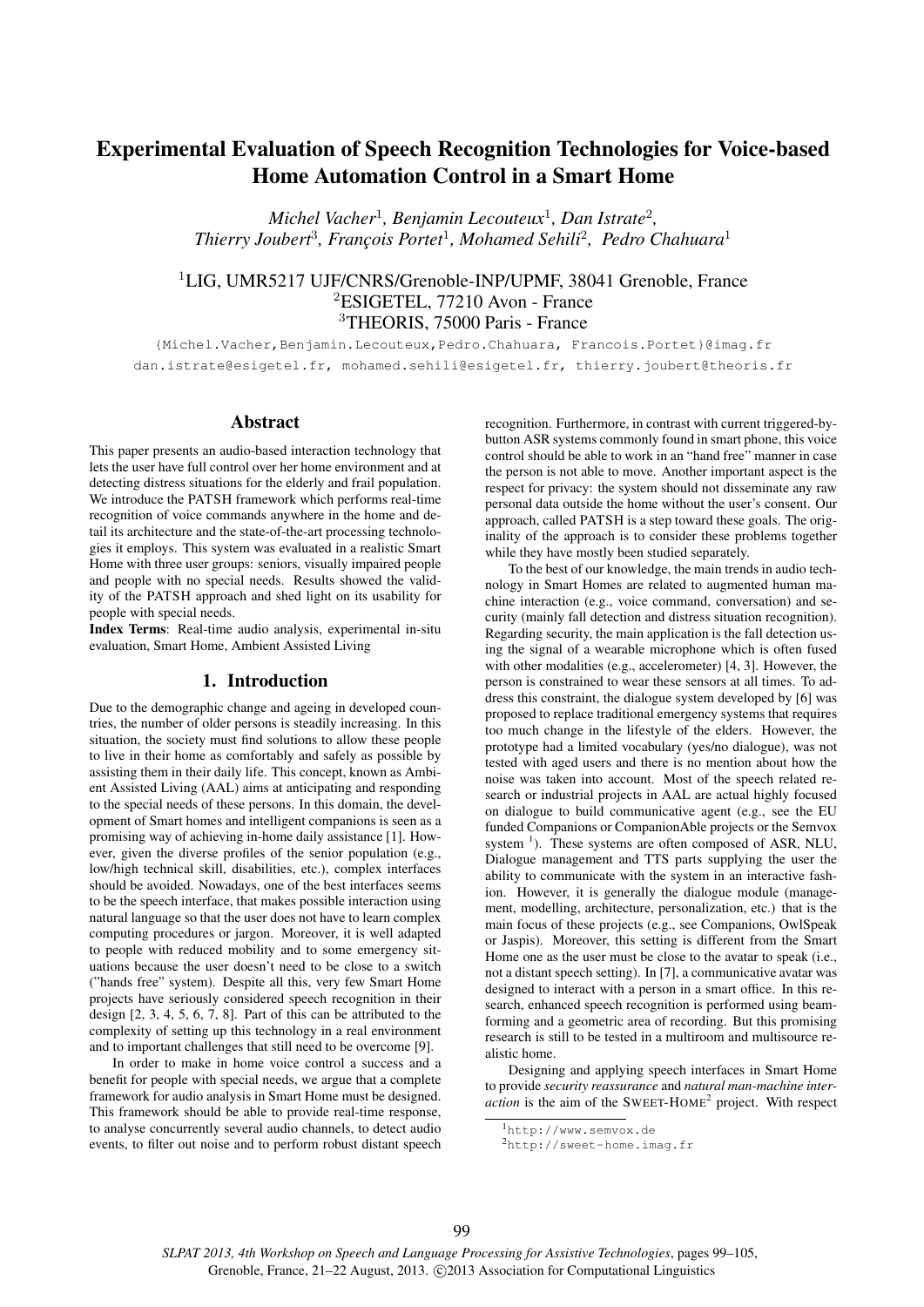to this short state-of-the-art, the project addresses the important issues of distant voice command recognition and sound source identification. The outcomes of this research are of high importance to improve the robustness of the systems mentioned above. In this paper, we introduce the PATSH system which perform the real-time identification of the voice command anywhere in the home. Its architecture and the state-of-the-art processing technologies employed are detailed in Section 2. This system was evaluated in a realistic Smart Home with three user groups: people with no special needs, seniors and, visually impaired people. These experiments are summarised in Section 3. PATSH was used on-line (vs. off-line) during the experiment, these results are analysed in Section 4. The paper finishes with a short outlook of future work.

# 2. The Audio Analysis System

The SWEET-HOME system is composed of an Intelligent Controller which analyses the streams of data and makes decision based on these. This framework acquires data from sensors and interprets them, by means of IA techniques, to provide contextual information for decision making. The description of this intelligent controller is out of the scope of the paper, the reader is thus referred to [12] for further details. This system uses a two-level ontology to represent the different concepts handled during the processing which also contains SWRL instances to automatise some of the reasoning. An important aspect is the relationship between the knowledge representation and the decision process which uses a dedicated Markov Logic Network approach to benefit from the formal logical definition of decision rules as well as the ability to handle uncertain facts inferred from real data. The location of the inhabitant was determined by the intelligent controller that analysed continuously the data stream of the smart-home (not only audio) and made decisions based on the recognized voice commands and this contextual information.

Therefore, the streams of data are composed of all the usual home automation data sensors (switches, lights, blinds, etc.), multimedia control (uPnP), and the audio events processed in real-time by the multi-channel audio analysis system: PATSH. Indeed, this section describes the overall architecture of PATSH, details the sound/speech discrimination and the ASR part.

#### 2.1. PATSH framework

The global architecture of PATSH is illustrated in Figure 1. The PATSH framework is developed with the .Net cross platform technology. The main data structure is the Sound object, which contains a segment of the multidimensional audio signal whose interpretation is continuously refined during the processing pipeline. PATSH deals with the distribution of the data among the several plugins that perform the processing to interpret the audio events. The execution can be done, in parallel, synchronously or asynchronously, depending on the settings stored in a simple configuration file. In SWEET-HOME, the plugins were actually developed in C or C++ and PATSH includes the mechanism to transfer sound events from the plugins to the PATSH framework and vice-versa.

In the SWEET-HOME configuration, PATSH runs plugins that perform the following tasks:

1. Multichannel data Acquisition through the NI-DAQ6220E card. Seven channels are acquired at 16kHz (16 bits quantification);

- 2. Sound Detection and Extraction, detecting the start and end of sound events on each channel in parallel;
- 3. Sound/Speech Discrimination, discriminating speech from other sounds to extract voice commands;
- 4. Sound Classification, recognizing daily living sounds (not developed in this paper, see [13] for details);
- 5. Automatic Speech Recognition (ASR), applying speech recognition to events classified as speech and extracting vocal orders; and
- 6. Presentation, communicating the sound event to the Intelligent Controller. If a vocal order is detected and according to the context (activity and localisation of the user in the flat), a home automation command is generated to make the light up, close the curtains or emit a warning message thanks to a voice synthesizer.

The PATSH framework was developed to process on-line sound objects continuously detected on the 7 audio channels. However, it exists a bottleneck between the acquisition task and the event processing task. Given that one sound event can be simultaneously detected by several channels, the amount of the sound events in the queue can quickly rise.

#### 2.2. Sound Event Detection

The detection of the occurrence of an audio event is based on the change of energy level of the 3 highest frequency coefficients of the Discrete Wavelet Transform (DWT) in a sliding window frame (last 2048 samples without overlapping). Each time the energy on a channel goes beyond a self-adaptive threshold, an audio event is detected until the energy decrease below this level for at least an imposed duration [2]. At the end of the detection, the Signal to Noise Ratio (SNR) is computed by dividing the energy in the event interval and the previous energy in a window outside this interval. This process is operated on each channel independently.

### 2.3. Sound/Speech Discrimination

Once sound occurrences are detected, the most important task is to distinguish speech from other sounds. In everyday life, there is a large number of different sounds, modelling all of them is irrelevant. For the SWEET-HOME project, distant voice command and distress situation detection, speech is the most important sound class. The method used for speech/sound discrimination is a GMM (Gaussian Mixture Models) classification.

The Sound/Speech Discrimination stage has a very important role: firstly, vocal orders must not be missed, secondly, daily living sounds must not be sent to the ASR because undesirable sentences could be recognized. To recognize only vocal orders and not all sentences uttered in the flat, all sound events shorter than 150 ms and longer than 2.2 seconds were ignored as well as those whose SNR is below 0 dB. These values were chosen after a statistical study on our data bases.

#### 2.4. Voice order recognition

In a Smart Home, the microphones are generally set in the ceiling and on the wall. This places the study in a distantspeech context where microphones may be far from the speaker and may record different noise sources. Moreover, the application calls for quick decoding so that voice commands are sent as soon as possible to the intelligent controller. This is why we used the Speeral tool-kit [10] developed by the LIA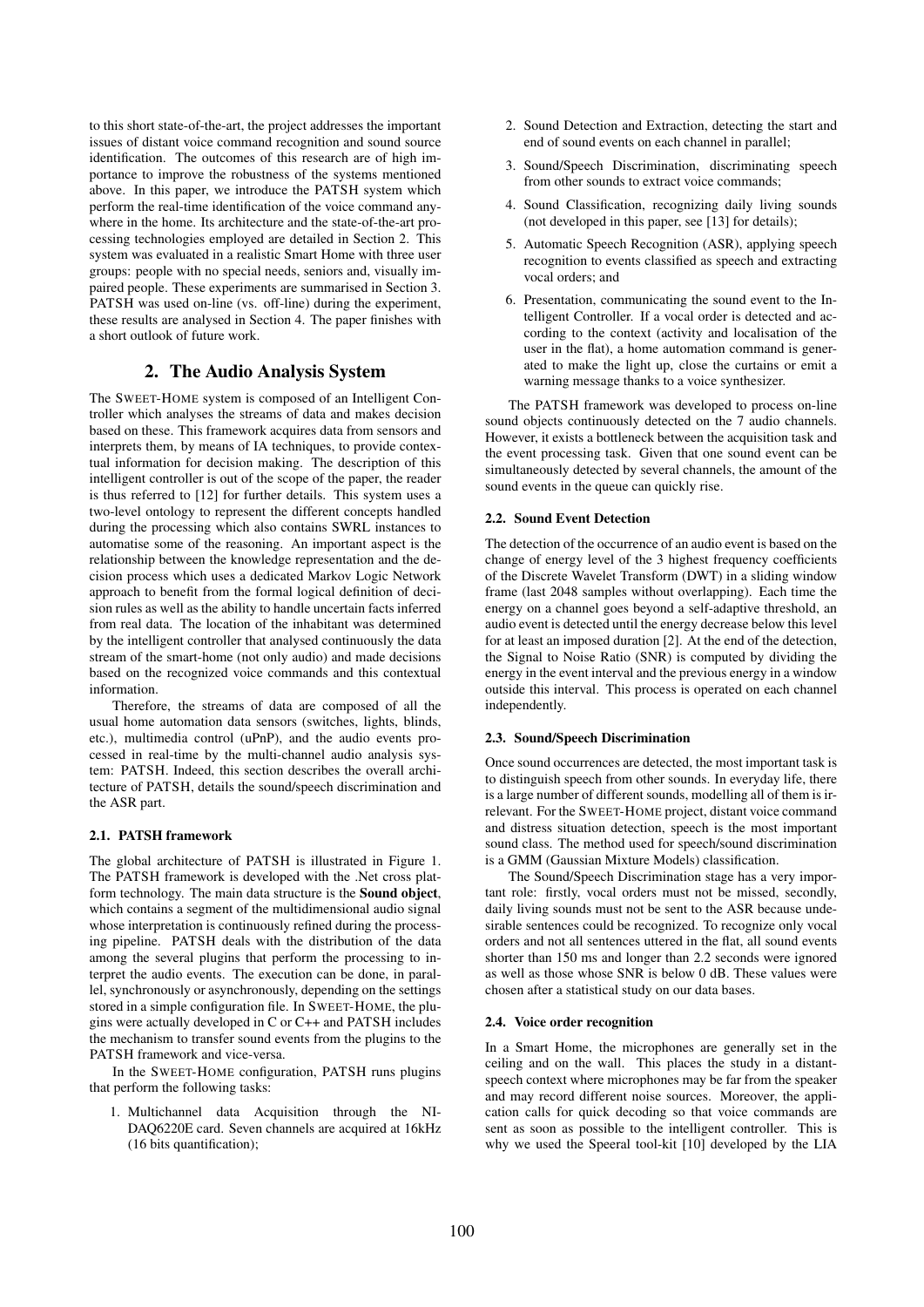

Figure 1: The PATSH architecture.

(Laboratoire d'Informatique d'Avignon). Indeed, its 1xRT configuration allows a decoding time similar to the signal duration. Speeral relies on an  $A^*$  decoder with HMM-based context-dependent acoustic models and trigram language models. HMMs are classical three-state left-right models and state tying is achieved by using decision trees. Acoustic vectors are composed of 12 PLP (Perceptual Linear Predictive) coefficients, the energy, and the first and second order derivatives of these 13 parameters.

The acoustic models of the ASR system were trained on about 80 hours of annotated speech. Furthermore, acoustic models were adapted to the speech of 23 speakers recorded in the same flat during previous experiments by using Maximum Likelihood Linear Regression (MLLR) [8]. A 3-gram Language Model (LM) with a 10K lexicon was used. It results from the interpolation of a *generic* LM (weight 10%) and a *domain* LM (weight 90%). The *generic* LM was estimated on about 1000M of words from the French newspapers *Le Monde* and *Gigaword*. The *domain* LM was trained on the sentences generated using the grammar of the application (see Fig. 3). The LM combination biases the decoding towards the *domain* LM but still allows decoding of out-of-domain sentences. A probabilistic model was preferred over using strictly the grammar because it makes it possible to use uncertain hypotheses in a fusion process for more robustness.

### 3. Experiments in real conditions

### 3.1. Experimental flat

Experiments were run in the DOMUS smart home. Figure 2 shows the details of the flat. It is a thirty square meters suite flat including a bathroom, a kitchen, a bedroom and a study, all equipped with 150 (konnex) KNX sensors and actuators. The flat has been equipped with 7 radio microphones set in the ceiling for audio analysis. A specialized communication device, *e-lio*, from the *Technosens* company was used to initiate a communication between the user and a relative.

#### 3.2. Voice orders

Possible voice orders were defined using a very simple grammar as shown on Figure 3. Each order belongs to one of three categories: initiate command, stop command and emergency call. Except for the emergency call, every command starts with a unique key-word that permits to know whether the person is



Figure 2: Position of the microphones and other sensors inside the DOMUS smart home.

talking to the smart home or not. In the following, we will use *'Nestor'* as key-word:

| set an actuator on: | (e.g. Nestor ferme fenêtre) |  |  |  |  |
|---------------------|-----------------------------|--|--|--|--|
|                     | key initiateCommand object  |  |  |  |  |
| stop an actuator:   | (e.g. Nestor arrête)        |  |  |  |  |
|                     | key stopCommand [object]    |  |  |  |  |
| emergency call:     | (e.g. Nestor au secours)    |  |  |  |  |

The grammar was built after a user study that showed that targeted users would prefer precise short sentences over more natural long sentences [11]. In this study, although most of the older people spontaneously controlled the home by uttering sentences, the majority said they wanted to control the home using keywords. They believe that this mode of interaction would be the quickest and the most efficient. This study also showed that they also had tendency to prefer or to accept the 'tu' form (informal in French) to communicate with the system given this system would be their property.

#### 3.3. Scenarios and experiments

To validate the system in realistic conditions, we built scenarios in which every participant was asked to perform the following activities: (1) Sleeping; (2) Resting: listening to the radio; (3) Feeding: preparing and having a meal; and (4) Communicating: having a talk with a remote person thanks to *e-lio*. Therefore, this experiment allowed us to process realistic and representative audio events in conditions which are directly linked to usual daily living activities. Moreover, to evaluate the decision making, some specific situations were planned in the scenarios. For instance, for the decision regarding the activation of the light,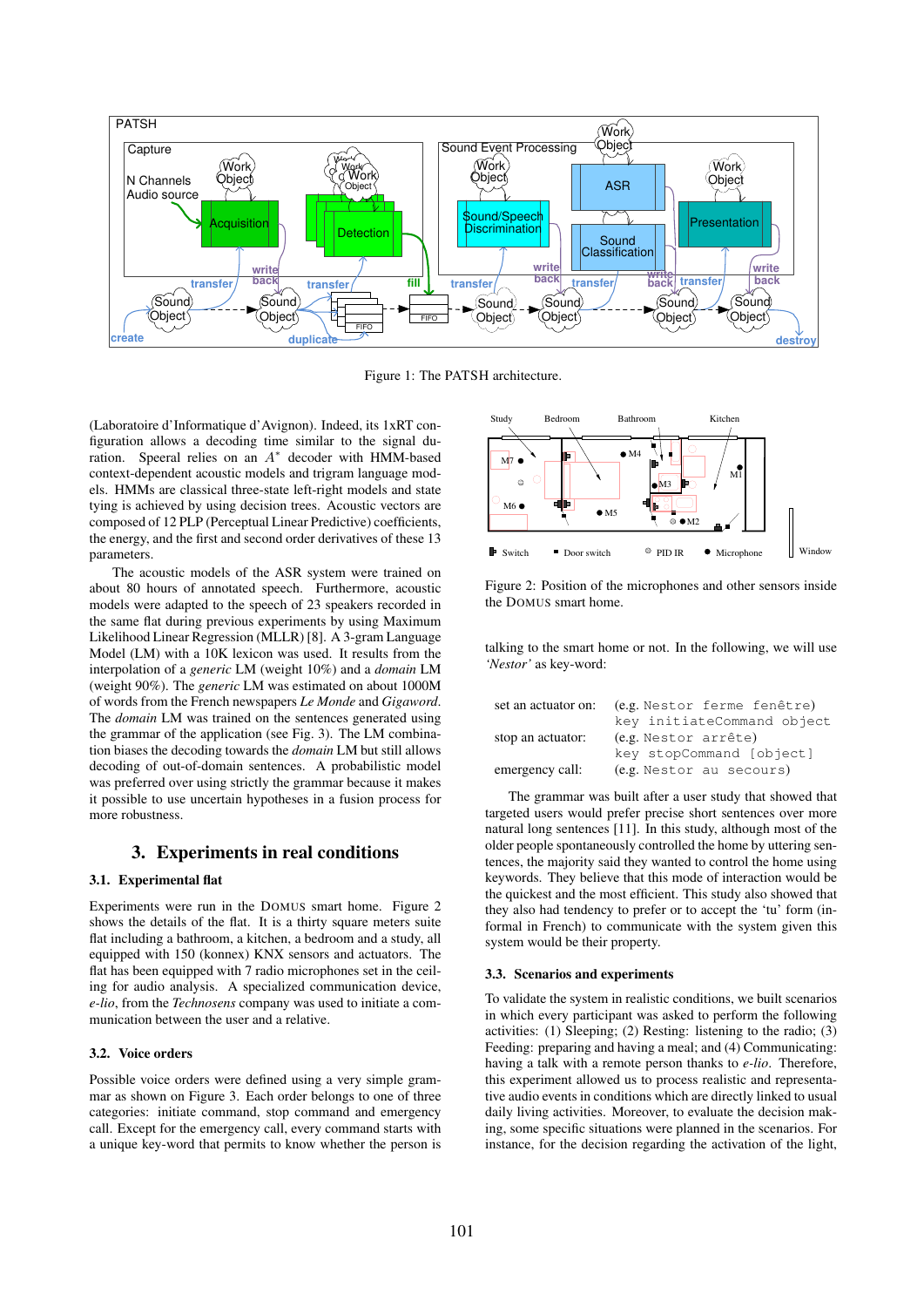| basicCmd        | $=$ key initiateCommand object  <br>key stopCommand [object]  <br>key emergencyCommand |
|-----------------|----------------------------------------------------------------------------------------|
| kev             | $=$ "Nestor"   "maison"                                                                |
| stopCommand     | $= "stop"   "arrête"$                                                                  |
| initiateCommand | = "ouvre"   "ferme"   "baisse"   "éteins"   "monte"   "allume"   "descend"             |
|                 | "appelle" "   "donne"                                                                  |
|                 | emergencyCommand = "au secours"   "à l'aide"                                           |
| object          | = [determiner] ( device   person   organisation)                                       |
| determiner      | $=$ "mon"   "ma"   "l'"   "le"   "la"   "les"   "un"   "des"   du"                     |
| device          | = "lumière"   "store"   "rideau"   "télé"   "télévision"                               |
|                 | "radio"   "heure"   "température"                                                      |
| person          | = "fille"   "fils"   "femme"   "mari"   "infirmière"   "médecin"   "docteur"           |
| organisation    | = "samu"   "secours"   "pompiers"   "supérette"   "supermarché"                        |



given that the bedroom had two lights (the ceiling and the bedside one) as well as the kitchen (above the dinning table and above the sink), the four following situations were planed:

- 1. Situation 1. The person is having a meal on the kitchen table. The most appropriate light is the one above the table.
- 2. Situation 2. The person is cleaning up the bedroom. The most appropriate light is the ceiling one.
- 3. Situation 3. The person is cleaning the sink and doing the dishes. The most appropriate light is the one above the sink.
- 4. Situation 4. The person has just finished a nap. The most appropriate light is the bedside one.

Each participant had to use vocal orders to make the light on or off, open or close blinds, ask about temperature and ask to call his or her relative. The instruction was given to the participant to repeat the order up to 3 times in case of failure. In case of, a wizard of Oz was used in case of persistent problem.

Sixteen participants (including 7 women) without special needs were asked to perform the scenarios without condition on the duration. A visit, before the experiment, was organized to ensure that the participants will find all the items necessary to perform the scenarios. It was necessary to explain the right way to utter vocal orders and to use the *e-lio* system. Before the experiment, the participant was asked to read a text of 25 short sentences in order to adapt the acoustic models of the ASR for future experiments. The average age of the participants was 38 years (19-62, min-max) and the experiment lasted between 23min and 48min. The scenario includes at least 15 vocal orders for each participant but more sentences were uttered because of repetitions.

### 3.4. Acquired Corpus

During the experiment, audio data were recorded and saved in two ways. Firstly, the 7-channel raw audio signal was stored for each participant to make subsequent analysis possible. In total, 8h 52min 36s of data was recorded for the 16 participants. Secondly, the individual sound events automatically detected by PATSH were recorded to study the performances of this framework.

Apart from daily living sounds and sentences uttered in the flat by the participant, PATSH also detected the system messages (vocal synthesizer) and the *e-lio* communications. Overall, 4595 audio events were detected whose 993 were speech and 3503 were other noise occurrences. The number of events

corresponding to each category –speech or everyday living sound– is displayed Table 1.

| Speaker          | Speech | Sound | Speech | Mis        | Mis                      |
|------------------|--------|-------|--------|------------|--------------------------|
| ID               | and    |       |        | classified | classified               |
|                  | sound  |       |        | speech     | sound                    |
| <b>S01</b>       | 213    | 184   | 29     | 8          | 1                        |
| S <sub>0</sub> 2 | 285    | 212   | 73     | 10         | 6                        |
| S <sub>0</sub> 3 | 211    | 150   | 61     | 8          | 6                        |
| S <sub>04</sub>  | 302    | 211   | 91     | 10         | 11                       |
| S <sub>05</sub>  | 247    | 100   | 48     | 11         | 4                        |
| S <sub>06</sub>  | 234    | 189   | 45     | 17         | 6                        |
| S <sub>07</sub>  | 289    | 216   | 72     | 21         | 6                        |
| <b>S08</b>       | 249    | 190   | 59     | 25         | 3                        |
| S <sub>09</sub>  | 374    | 283   | 91     | 19         | 7                        |
| S <sub>10</sub>  | 216    | 163   | 53     | 10         | $\overline{\mathcal{L}}$ |
| S <sub>11</sub>  | 211    | 155   | 56     | 18         | $\overline{c}$           |
| S <sub>12</sub>  | 401    | 346   | 55     | 13         | 13                       |
| S <sub>13</sub>  | 225    | 184   | 41     | 4          | 7                        |
| S <sub>14</sub>  | 235    | 173   | 62     | 9          | 10                       |
| S <sub>15</sub>  | 641    | 531   | 111    | 39         | 17                       |
| S <sub>16</sub>  | 262    | 216   | 46     | 10         | 5                        |
| ALL              | 4595   | 3503  | 993    | 232        | 108                      |

Table 1: *Number of audio events (speech and sound).*

In this study, we are only interested in recognizing vocal orders or distress sentences. All other spontaneous sentences and system messages are not irrelevant. Therefore, the global audio records were annotated using Transcriber in order to extract the syntactically correct vocal orders, results are shown in Table 2. The average SNR and duration are 15.8dB and 1s, this SNR value is low compared to studio conditions (SNR≥35dB). As the home automation system needs only one correct sentence to interact, only the less noisy channel was kept. The number of vocal orders is different for each speaker because if a vocal order was not correctly recognized, the requested action was not operated by the intelligent controller (light on or off, curtains up or down. . . ) and thus the speaker often uttered the order two or three times. Thanks to this annotation, an oracle corpus was extracted. The comparison between experimental real-time results with thus obtained with the same ASR on the oracle corpus will allow to analyse the performance of the PATSH system.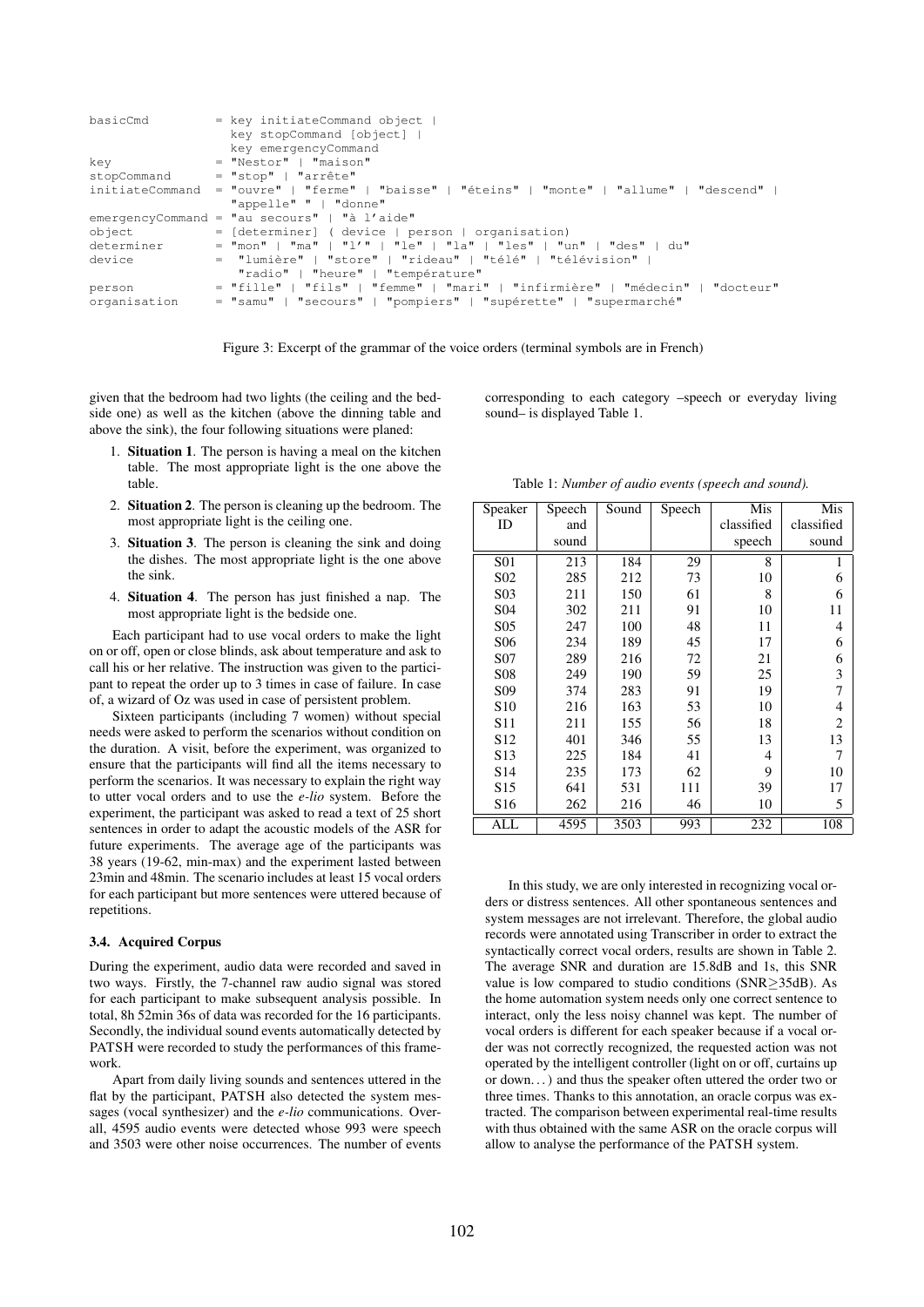Table 2: *Number of syntactically correct vocal orders*

| Speaker          | Number | <b>SNR</b> | Speaker          | Number | <b>SNR</b> |
|------------------|--------|------------|------------------|--------|------------|
| ID               |        | (dB)       | ID               |        | (dB)       |
| S <sub>01</sub>  | 20     | 17         | S <sub>0</sub> 2 | 32     | 17         |
| S <sub>0</sub> 3 | 22     | 19         | S <sub>04</sub>  | 26     | 18         |
| S <sub>05</sub>  | 26     | 12         | S <sub>06</sub>  | 24     | 15         |
| S <sub>07</sub>  | 19     | 25         | <b>S08</b>       | 33     | 12         |
| S <sub>09</sub>  | 40     | 20         | S <sub>10</sub>  | 40     | 11         |
| S <sub>11</sub>  | 37     | 14         | S <sub>12</sub>  | 26     | 17         |
| S <sub>13</sub>  | 21     | 14         | S <sub>14</sub>  | 27     | 12         |
| S <sub>15</sub>  | 28     | 14         | S <sub>16</sub>  | 22     | 14         |
| All              | 443    | 15.8       |                  |        |            |

# 4. Results

### 4.1. Discrimination between speech and sounds

The detection part of the system is not specifically evaluated because of the lack of time to label all the sound events on the 7 channels. However, all the results presented take into account the performances of the detection because the signals are extracted automatically by the system. The sound/speech discrimination misclassified 108 sound and 232 speech occurrences which gives a total error rate of about 7.4% which is in line with other results of the literature [13]. 23.4% of speech occurrences were classified as sound. Theses poor performances are explained by the fact that PATSH was not successful in selecting the best audio event among the set of simultaneous events and thus the events with low SNR introduced errors and were not properly discriminated. For the sounds, 3.1% of sound occurencies are classified as speech. Sounds such as dishes, water flow or electric motor were often confused with speech. For instance, when certain persons stirred the coffee and chocked the spoon on the cup or when they chocked plates and cutlery, the emitted sounds had resonant frequencies very close to the speech one. This is emphasizing the difficulty of the task and models must be improved to handle these problematic samples.

#### 4.2. Home automation order recognition

The global performance of the system is directly related to vocal order recognition. The DER (Domotic Error Rate) is shown in Table 3, the  $2^{nd}$  and  $5^{th}$  columns "Expe." indicates the results for the real-time experiment. This error rate is evaluated after filtering at the input of the intelligent controller and includes the global effects of all stages: detection, discrimination between speech and sound, ASR. When the uttered voice orders were not respecting the grammar, for example when a sentence such as "Nestor heure" is uttered instead of the command "Nestor donne l'heure", these utterances were discarded. Moreover, some speakers' utterances exceeded the 2.2s duration threshold because of their hesitation, therefore corresponding vocal orders were not analysed and considered as missed. In case of music in the room, vocal orders were often longer because of the mixing between speech and music. Consequently future experiments will need to set the threshold to 2.5s and to include a short training step to allow the participant to become familiar with this technology.

The ASR system used generic acoustic models without adaptation to the speaker and then regional or foreigner accent may have an influence: it's in particular the case for S10 (Arabic) and S14 (Alsatian). The participants S07 and S15 show

Table 3: *Home automation order error rate (DER)*

| Speaker         | Expe.  | Oracle | Speaker          | Expe.  | Oracle |
|-----------------|--------|--------|------------------|--------|--------|
| ID              | $(\%)$ | $(\%)$ | ID               | $(\%)$ | (%)    |
| S <sub>01</sub> | 35     | 20     | S <sub>0</sub> 2 | 12.5   | 6.2    |
| S <sub>03</sub> | 22.7   | 22.7   | S <sub>04</sub>  | 23     | 7.7    |
| S <sub>05</sub> | 15     | 3.8    | S <sub>06</sub>  | 21     | 8.3    |
| S <sub>07</sub> | 79     | 52.6   | <b>S08</b>       | 30     | 33.3   |
| S <sub>09</sub> | 40     | 22.5   | S <sub>10</sub>  | 67     | 47.5   |
| S <sub>11</sub> | 46     | 27     | S <sub>12</sub>  | 21     | 7.7    |
| S <sub>13</sub> | 43     | 19     | S <sub>14</sub>  | 48     | 29.6   |
| S <sub>15</sub> | 71     | 55.5   | S <sub>16</sub>  | 18     | 13.6   |
| Average         | 38%    | 23.9%  |                  |        |        |

low performance because they were not able to follow the given instructions, the presence of large part of silence mixed with noise between the words is analysed as phoneme and therefore increases the error rate.

Part of the errors was due to the way PATSH managed simultaneous detections of one sound event. At this time of the process, the SNR is not known with a sufficient precision and the choice is not perfect. Then, in some cases, a part of the speech signal is missed (beginning or end of the order) and this introduces a bad recognition. Moreover, very often the detection is not perfectly simultaneous and more than one channel is analysed by the ASR. Therefore, some improvement were introduced in PATSH for future experiments: that consisted in making the decision after the end of detection on the 7 threads (each thread corresponding to one channel) thanks to a filtering window of 500ms. The disadvantage is that the system is slowed down with a delay of 500ms but this will avoid the recognition of bad extracted sentences and this is compensated by the analysis of only the signal of the best channel.

An important aspect is the decoding time because the device must be activated with a delay as short as possible. In this experiment, the decoding times reached up to 4 seconds which was a clear obstacle for usage in real condition. Hopeful, this has been reduced.

# 5. Preliminary Results from experiments with the aged and visually impaired population

The method has also been applied in the same context but with aged and visually impaired people. The aim was both to validate the technology with this specific population and to perform a user study to assess the adequacy of this technology with the targeted users and to compare with the other user studies of the literature [14, 11].

Between the two experiments, several corrections were applied to PATSH so that the sound/speech discrimination was greatly improved as well as the speech decoding time. The measured decoding time was 1.47 times the sentence duration; as the average duration of a vocal order was 1.048s, the delay between the end of the utterance and the execution of the order was 1.55s. This is still not a satisfactory delay but this does not prevent usage in real conditions.

#### 5.1. Experimental set up

In this experiment, eleven participants either aged (6 women) or visually impaired (2 women, 3 men) were recruited. The average age was 72 years (49-91, min-max). The aged persons were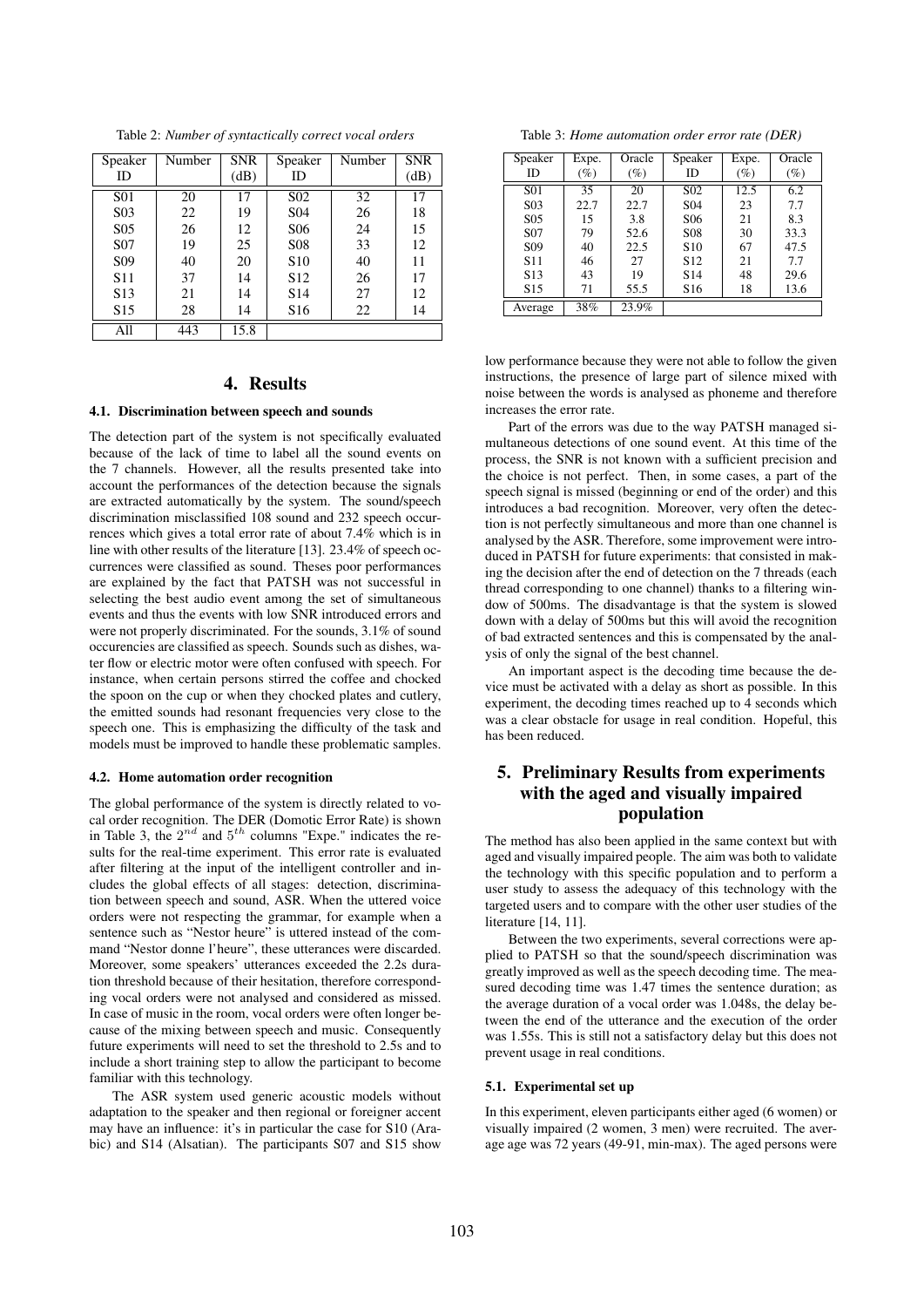fully autonomous but were living alone. The participants were asked to perform 4 scenarios involving daily living activities and distress or risky situations.

- 1. The participant is eating her breakfast and is preparing to go out. She asked the house to turn on the light, close the blinds or ask for the temperature while doing these activities.
- 2. The participant is coming back from shopping and is going to have a nap. She asked the same kind of commands but in this case, a warning situation alerts about the front door not being locked.
- 3. The participant is going to the study to communicate with one relative through the dedicated e-lio system. After the communication, the participant simulates a sudden weakness and call for help.
- 4. The participant is waiting in the study for friends going to visit her. She tests various voice orders with the radio, lights and blinds.

During this experiment, 4 hours and 39 minutes of data was collected including the same sensors as the one previously described in Section 3.4.

#### 5.2. First feedbacks

All the participants went through a questionnaire and a debriefing after the experiment. We are still in the process of analysing the results but overall, none of the aged or visually impaired persons had any difficulty in performing the experiment. They all appreciated to control the house by voice.

It is worth emphasizing that aged people preferred the manual interaction because this was quicker. However, they liked the voice warning in case of risky situations. Regarding the visually impaired participants, they found that the voice command would be more adequate if it could enable performing more complex or dangerous tasks than controlling blinds or radio. For instance, by enabling them to use the household appliances. Overall, half of the participants found the system adapted for their use.

# 6. Discussion

Overall, the performance of the system was still low but the results showed there is room for improvement. Sound/Speech discrimination has been improved since the beginning of the experiment and continue to be improved. The biggest problems were the response time which was unsatisfactory (for 6 participants out of 16) and the mis-understanding of the system which implied to repeat the order (8/16). These technical limitations were reduced when we improved the ASR memory management and reduced the search space. After this improvement, only one participant with special needs complained about the response time. None of the encountered problem challenged the PATSH architecture. That is why we are studying the possibility of releasing the code publicly.

The grammar was not the focus of the project but it has been built to be easily adaptable at the word level (for instance, if someone wants to change "Nestor" for another word). All the 16 participants found the grammar easy to learn. Only four of them found the keyword "Nestor" unnatural while the others found it natural and funny. However, this approach suffers a lack of natural adaptivity to the user's preferences, capacities and culture as any change would require technical intervention. For instance, [15] emphasized that elder Germans tend to utter longer and politer commands than their fellow countrymen which contrast with our findings. Despite longitudinal studies are require to understand human preferences regarding voice orders, methods to adapt on-line the grammar to the user must be developed.

The acquired corpus made it possible to evaluate the performance of the audio analysis software. But interest goes far beyond this experiment because it constitutes a precious resource for future work. Indeed, one of the main problems that impede researches in this domain is the need for a large amount of annotated data (for analysis, machine learning and reference for comparison). The acquisition of such datasets is highly expensive both in terms of material and of human resources. For instance, in a previous experiment involving 21 participants in the DOMUS smart home, the acquisition and the annotation of a 33-hour corpus has cost approximatively 70 $k \in$ . Thus, making these datasets available to the research community is highly desirable. This is why we are studying the possibility of making part of it available to the society as we did in our previous project [16].

# 7. Conclusion

This paper presents the PATSH system, the audio processing module of the voice controlled SWEET-HOME system which performs real-time identification of voice commands in the home for assisted living. In this system, the identified sound events are sent to an intelligent controller for final context-aware decision about the action to make on the house [17]. The experiments made in the Smart Home to evaluate the system showed promising results and validate the approach. This technology can benefit both the disabled and the elderly population that have difficulties in moving or seeing and want security reassurance.

Our application of this technology within a realistic Smart Home, showed that one of the most sensible tasks is the speech/noise discrimination [9]. According to the SNR level, the performance can be quite poor, which has side effects on both the ASR and the sound classification (and then on the decision making). Another issue is linked to the lack of handling of simultaneous sound event records. These fill the sound object queue, which is the system bottleneck, and thus slow down the processing while real-time performances are required. To increase the performance and free this bottleneck, we had implemented a filtering strategy to remove low SNR audio events as well as too delayed events. The preliminary results showed a significant increase in performance. In a second step, PATSH will be modified to allow in real-time a multisource ASR thanks to the Driven Decoding Algorithm [18].

Although the participants had to repeat, sometimes up to three times, the voice command, they were overall very excited about commanding their own home by voice. We are still in the process of analysing the results of the experiment which included seniors and visually impaired people to get essential feedback from this targeted population. Future work will include improvements of the speech recognition in noisy environment and customisation of the grammar as well as experiments using specialised communication devices to enhance user's communication capacity.